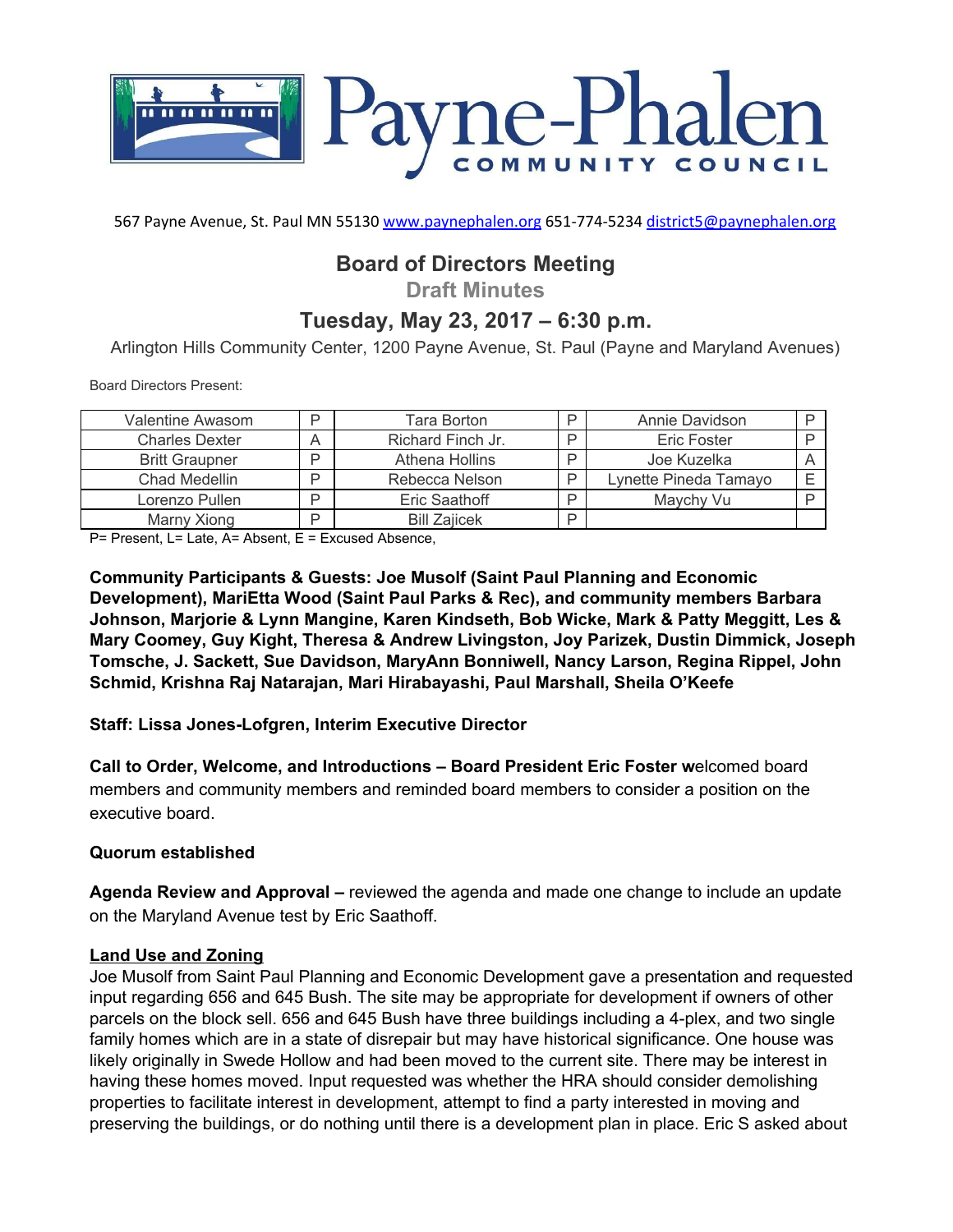the condition of the 4-plex (poor) and whether demolition could be expected to generate interest (yes). Eric F. expressed that the 4-plex is ugly, but the houses may have historic value. Demolishing them preemptively is a bad idea.

## **Transportation**

Eric Saathoff gave a summary of City Council action regarding the proposed traffic circles on Idaho. The most recent action was to remove them from the plans, however, some Council Members have expressed concern that the decision was made too quickly and the process did not include adequate opportunity for input, including from district council. Eric moved to ask the City Council to put the traffic circles back in the plans. Chad seconded. Lorenzo expressed support for local neighbors who did not want the circles. Tara asked about the cost per home-owner of adding the circles which was not known though neighbors expressed they were paying very high assessments for the project generally. After brief discussion, Eric F tabled the motion until later in the meeting.

Eric S. gave a brief update about the Maryland Ave three lane test. Maryland Ave has been changed to three lanes for a section, and there are two pedestrian safety medians in two places. The test has just begun.

## **Public Comment**

Members of the public had the following comment about the Idaho traffic circles:

- Traffic circles are a pain and they do not want them. Buses going the wrong way make them dangerous and buses will need to be rerouted. How will they plow the streets? The city already doesn't plow adequately and this will make it worse. The city should be more reasonable with tax dollars.
- Contrary to what was claimed, contacted State Patrol. The person there said there is no provision to turn left for large vehicles. Will have to pay to maintain it. Changes character of the neighborhood. This is just for bicyclists.
- Safety is a priority. But this is a low density neighborhood. One block north on Larpenteure already has a dedicated bike lane.
- Works in N Mpls where he drives on Broadway. In Mpls the bikes refuse to use the bike boulevard. They still take the main artery. If you live on the corner, any car that comes through shines lights on your house. The circle on East Shore has a fallen retaining wall that has been untouched for months.
- Has experience in busing. School buses have large mirrors. They create a big blind spot. When child is coming from left, driver turning left, child also moves left and stays in blind spot. Could be dangerous.
- Urban bikeway is great idea in principal. But you end up serving people who aren't residents at the residents' expense. We should favor those folks.
- It is very difficult to do a 360 turn there. How much space will this traffic circle take up. Will we lose front yard. Why not put this on Arlington?
- Has small child. Some cars that go past go very fast. The circle forces them to slow down.
- Cost is \$24,000 (for circles). It is costing each of them a minimum of \$10,000. Council meetings: Snow removal is "Not simply nice to have." Also consider police/fire. One neighbor is a bus driver. This will be a problem for him. Lots of elderly folks there. A ladder truck needs 45 feet, these are 35 feet. Alley behind Duluth and Atlantic are now coming down the alley. Lots of vehicles will start coming down the alley. People are not going to volunteer to take care of the circles. Larpenteur and E Shore would be a good spot. There is a nice old flat railroad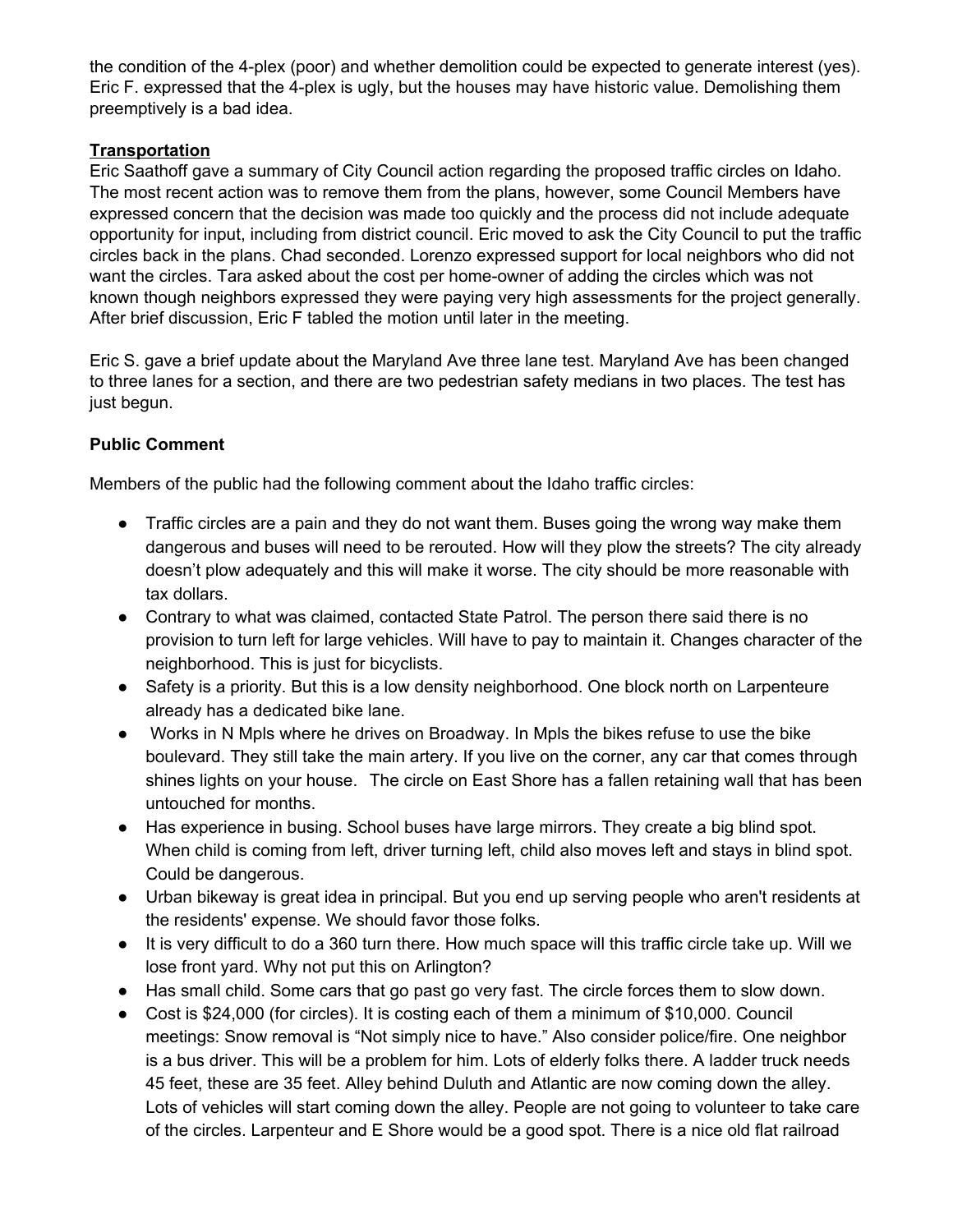way. That is where they should go.

- How much of this is paid for by bikers?
- Long time Chamber St. resident. There are not traffic accident at the three corners. Worked for consulting engineering in the 80s. They did studies. Recommended roundabouts to cities and communities to keep the flow of traffic. That is what they are designed for. Has anyone considered E Shore Dr and Idaho? It isn't a flat. It is dangerous. You could get hit because you can't see over the crest. Bike way definition is preferential treatment on the road to bikes. But cars pay for the roads.
- Count of others who did not speak who are against the circles: 7. Supportive of circles: 1

## Maryland Ave

- Regarding Maryland: For the first time, at the light on Arcade, had to sit through an entire cycle of lights. Everyone now has to go slow, including behind a bus. Test has failed.
- Concerned about impact of overflow traffic. Traffic has slowed down. Those folks will overflow into the neighborhood. City should give before and after metrics regarding those surrounding streets.
- The buses will be an issue, but already try to not drive there on Maryland. The crosswalks should have flags. Why didn't they do that? But "I think the Maryland thing is good."

## Bush Property

- She is from that area. It is great that people are trying to make that area nice. Supports moving the house to preserve it.
- District 2 Council member. Regarding Bush, there are not a lot of development sites, so this one will be developed. It is just a matter of when. If parties are interested in moving those houses, then we are on the way to preparing the site.
- It is desirable, but the railroad is right there. How many people want to live there???

## **Deliberations**

Eric briefly responded to public comment regarding the Idaho traffic circles stating that lanes on some roads are intended for recreational bikers/families and those on busier roads are for more experienced bikers. Also stated that the city engineers do not share the safety concerns. Plantings at the traffic circle would be maintained by the city.

Bill noted that the damaged wall of the traffic circle mentioned by a member of the community did not represent a problem, but rather represented that the wall had prevented a worse accident. The circles are an improvement and work elsewhere, however, given the opinion of the neighbors, he will not support it.

Lorenzo said that in this case, there is no need for the circles. They are not supporting improved traffic, only bikers.

Vote: 4 in support of the motion. 6 against. Motion fails.

## **Consent Agenda**

Motion Annie, 2<sup>nd</sup> Athena, Motion Passed